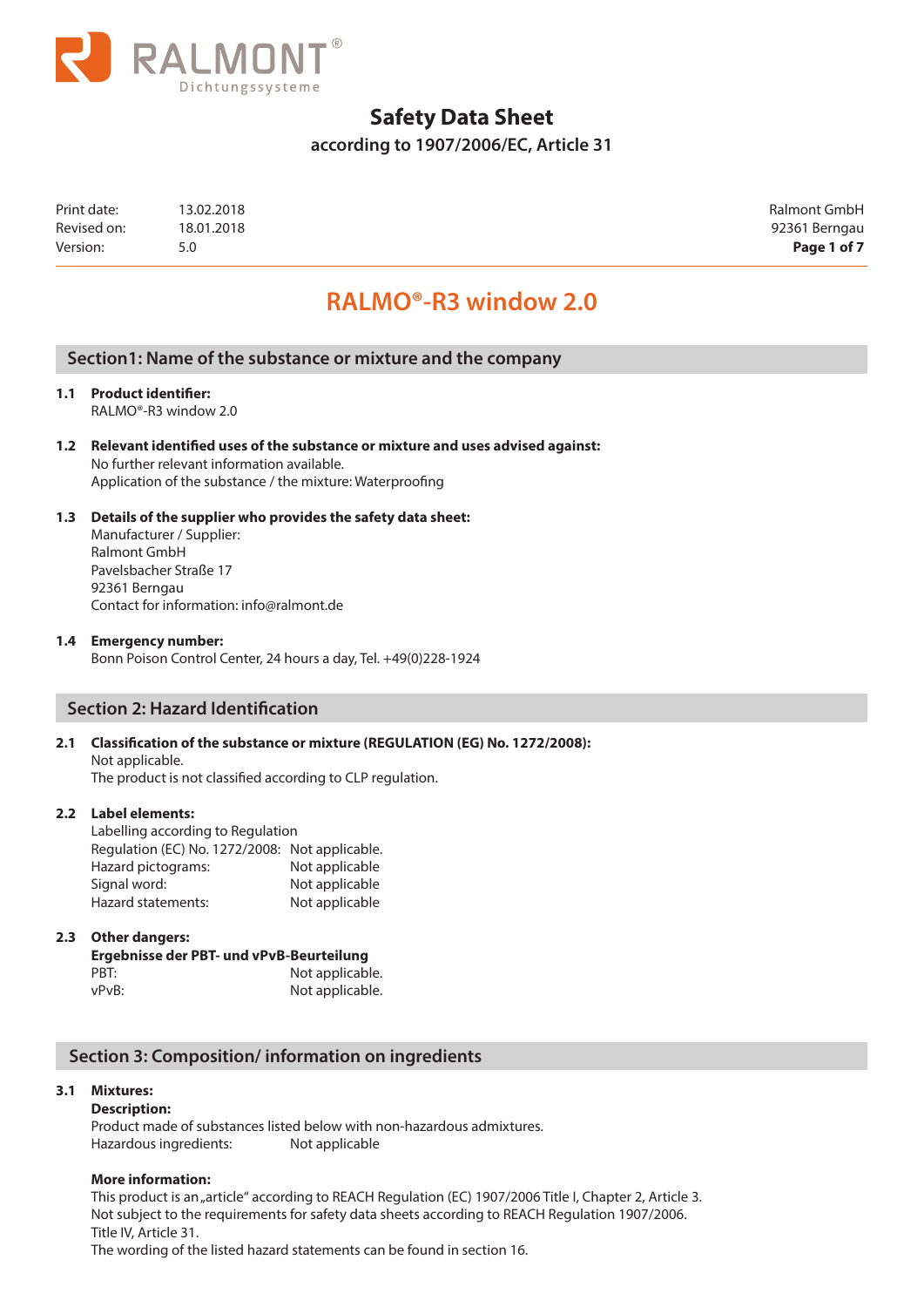

# **according to 1907/2006/EC, Article 31**

| Version:    |            | Page 2 of 7   |
|-------------|------------|---------------|
| Revised on: | 18.01.2018 | 92361 Berngau |
| Print date: | 13.02.2018 | Ralmont GmbH  |

92361 Berngau

### **Section 4: First aid measures**

#### **4.1 Description of first aid measures:**

| General information: | No special measures required. |
|----------------------|-------------------------------|
| After inhalation:    | Not applicable.               |
| After skin contact:  | Not applicable.               |
| After eye contact:   | Not applicable.               |
| After ingestion:     | Not applicable.               |

### **4.2 Most important symptoms and effects, both acute and delayed**

No further relevant information available. Information for doctor: No further relevant information available. Hazards: No further relevant information available.

**4.3 Indications for immediate medical help or special treatment** No further relevant information available.

# **Section 5: Firefighting measures**

**5.1 Extinguishing media:** CO2, extinguishing powder or water spray. Fight larger fires with water spray or alcohol-resistant foam.

For safety reasons Unsuitable extinguishing media: Water in full jet.

**5.2 Special hazards arising from the substance or mixture:** Formation of toxic gases possible during heating or in case of fire.

#### **5.3 Advice for firefighting:**

Special Protective equipment: Wear self-contained breathing apparatus.

# **Section 6: Accidental release measures**

- **6.1 Personal precautions, protective equipment and emergency procedures** Not required.
- **6.2 Environmental precautions**

No special measures required.

**6.3 Methods and material for containment and cleaning up** Contain mechanically.

#### **6.4 Reference to other sections**

For information on safe handling, see section 7. For information on personal protective equipment see section 8. For disposal information see section 13.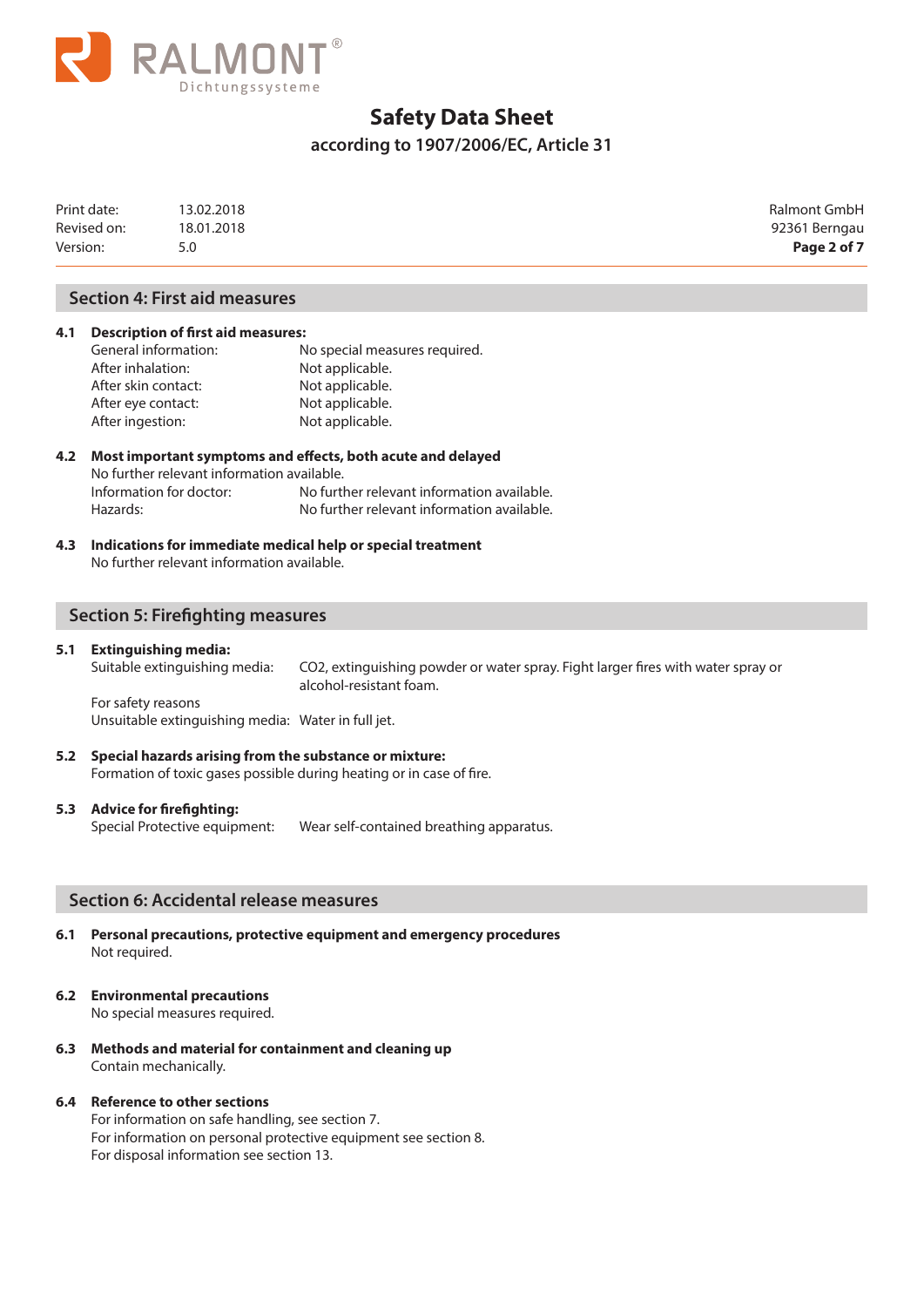

# **according to 1907/2006/EC, Article 31**

| Version:    |            | Page 3 of 7   |
|-------------|------------|---------------|
| Revised on: | 18.01.2018 | 92361 Berngau |
| Print date: | 13.02.2018 | Ralmont GmbH  |

92361 Berngau

# **Section 7: Handling and storage**

- **7.1 Precautions for save handling:** No special measures required. **Advice on protection against fire and explosion:**  No special fire protection measures required.
- **7.2 Conditions for safe storage taking into account incompatibilities: Requirements for storage rooms and containers:**  No special requirements. **Storage in one container:**  Not required **More information about the storage stability:**  Protect from heat and direct sunlight. **Storage class:** Classification according to the German Ordinance on Industrial Safety and Health (BetrSichV): -. Storage class (Verband der Chemischen Industrie): 13

#### **7.3 Specific end use(s)**

No further relevant information available.

#### **Section 8: Exposure controls / personal protection**

**Additional information on the design of technical systems:** No further information, see section 7.

#### **8.1 Parameters to be monitored:**

#### **Components with limit values that require monitoring at the workplace:**

The product does not contain relevant quantities of substances with limit values that require monitoring at the workplace. **Additional information:** 

The lists valid at the time of preparation were used as a basis.

#### **8.2 Exposure limit and monitoring exposure: Personal Protective Equipment:**

**General protective and hygienic measures:** Observe the usual precautions when handling chemicals. Respiratory protection: Not required. Hand protection: Not required. Glove material: Not applicable. Penetration time of the glove material: Not applicable. Eye protection: Not required. Body protection: Protective clothing

# **Section 9: Physical and chemical properties**

### **9.1 Information on basic physical and chemical properties:**

**General Information:**

| Appearance: |                           |
|-------------|---------------------------|
| Form:       | Solid                     |
| Color:      | According to product name |
| Odor:       | Characteristic            |
|             |                           |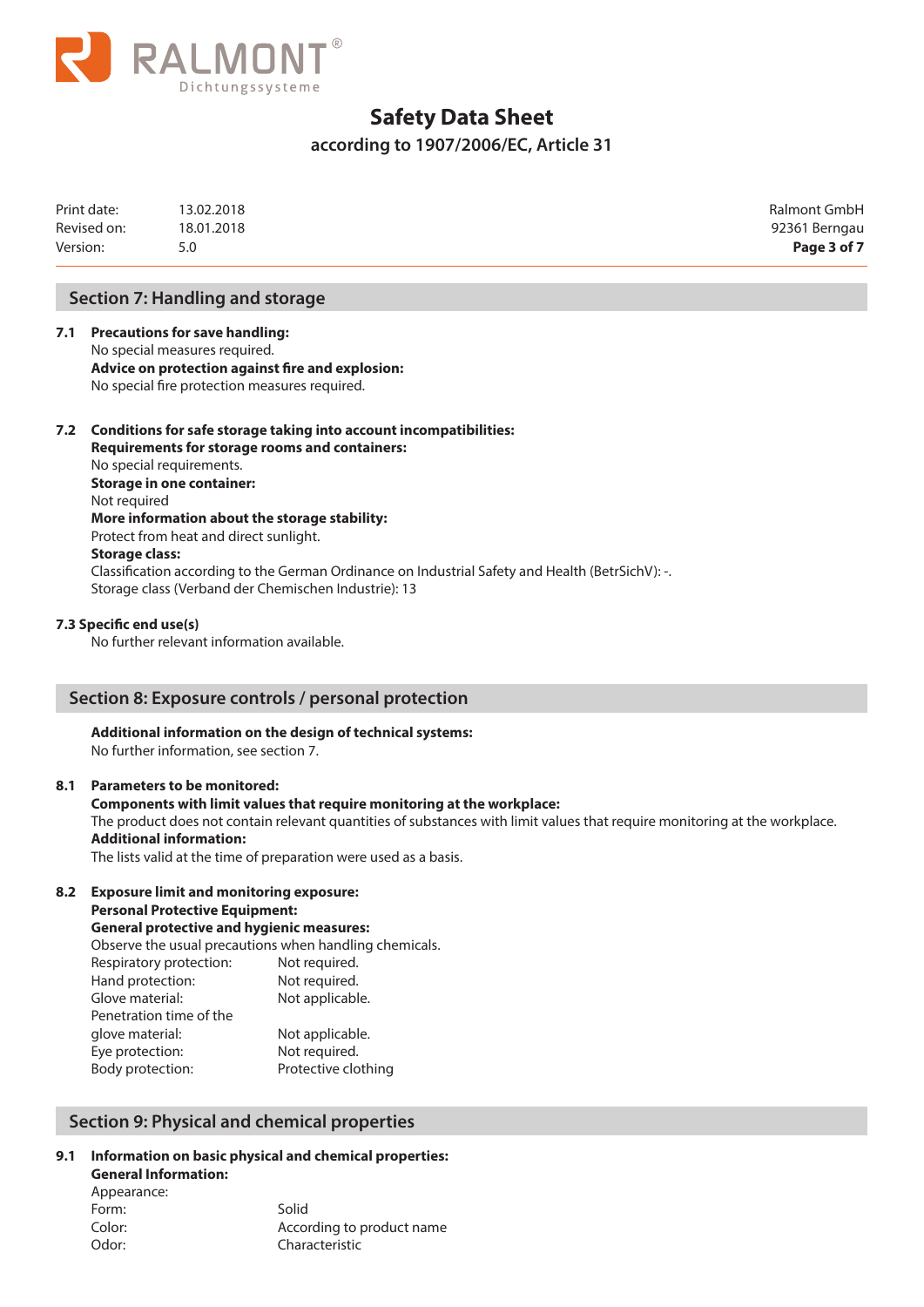

**according to 1907/2006/EC, Article 31**

| Print date:<br>Revised on:<br>Version: | 13.02.2018<br>18.01.2018<br>5.0 |                                   | Ralmont GmbH<br>92361 Berngau<br>Page 4 of 7 |
|----------------------------------------|---------------------------------|-----------------------------------|----------------------------------------------|
| Odor threshold:                        |                                 | Not determined.                   |                                              |
| pH value:                              |                                 | Not applicable.                   |                                              |
| Melting point/                         |                                 |                                   |                                              |
| Freezing point:                        |                                 | Not determined.                   |                                              |
|                                        | Initial boiling point and       |                                   |                                              |
| boiling range:                         |                                 | Not determined.                   |                                              |
| Flash point:                           |                                 | Not applicable.                   |                                              |
| Flammability                           |                                 |                                   |                                              |
| (solid, gas):                          |                                 | Not determined.                   |                                              |
| Decomposition                          |                                 |                                   |                                              |
| temperature:                           |                                 | Not determined.                   |                                              |
|                                        | Auto-ignition temperature:      | The product is not self-igniting. |                                              |
|                                        | Explosive properties:           | The product is not explosive.     |                                              |
| <b>Explosion limits:</b>               |                                 |                                   |                                              |
| Lower:                                 |                                 | Not determined.                   |                                              |
| Upper:                                 |                                 | Not determined.                   |                                              |
| Vapor pressure:                        |                                 | Not applicable.                   |                                              |
| Density:                               |                                 | Not determined.                   |                                              |
| Relative density:                      |                                 | Not determined.                   |                                              |
| Vapour density:                        |                                 | Not applicable.                   |                                              |
| Evaporation rate:                      |                                 | Not applicable.                   |                                              |
| Solubility in /                        |                                 |                                   |                                              |
|                                        | Miscibility with water:         | Insoluble.                        |                                              |
|                                        | Partition coefficient:          |                                   |                                              |
| n-octanol/water:                       |                                 | Not determined.                   |                                              |
| Viscosity:                             |                                 |                                   |                                              |
| Dynamic:                               |                                 | Not applicable.                   |                                              |
| Kinematic:                             |                                 | Not applicable.                   |                                              |

#### **9.2 Other information:**

No further relevant information available.

# **Section 10: Stability and reactivity**

# **10.1 Reactivity:**

Stable

#### **10.2 Chemical stability:**

Thermal decomposition / conditions to be avoided: No decomposition when used as directed.

#### **10.3 Possibility of hazardous reactions:**

No hazardous reactions known.

#### **10.4 Conditions to avoid:**

No further relevant information available.

#### **10.5 Incompatible materials:**

No further relevant information available.

# **10.6 Hazardous decomposition products:**

No known hazardous decomposition products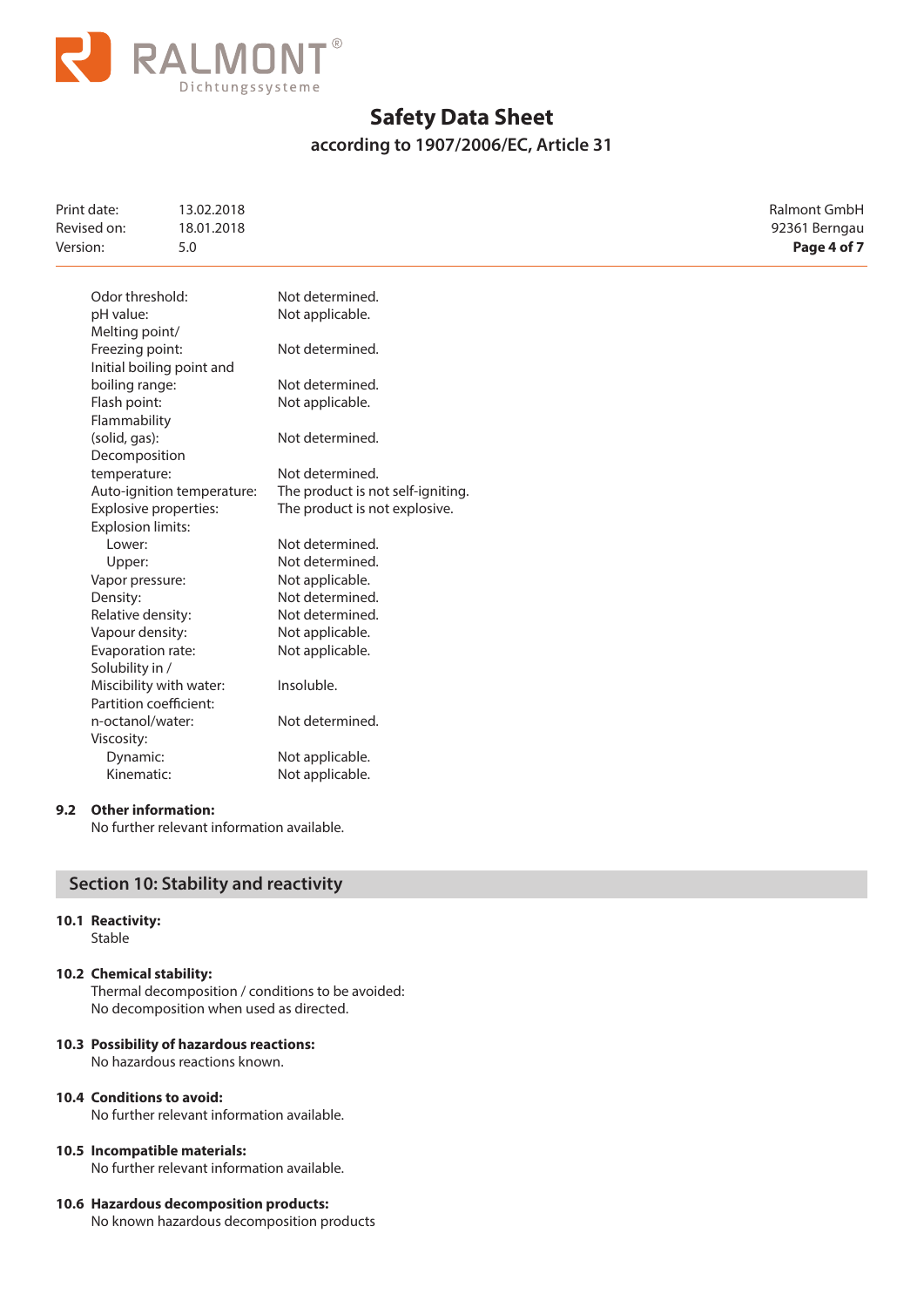

**according to 1907/2006/EC, Article 31**

| Print date: | 13.02.2018 | Ralmont GmbH  |
|-------------|------------|---------------|
| Revised on: | 18.01.2018 | 92361 Berngau |
| Version:    |            | Page 5 of 7   |

Ralmont GmbH 92361 Berngau

# **Section 11: Toxicological information**

# **11.1 Information on toxicological effects Acute toxicity Acute toxicity:**  Based on available data, the classification criteria are not met. **Primary irritant effect: Skin corrosion/irritation:** Based on available data, the classification criteria are not met. **Serious eye damage/irritation:** Based on available data, the classification criteria are not met. **Respiratory Sensitization/Skin:** Based on available data, the classification criteria are not met. **CMR effects (carcinogenic, mutagenic and toxic for reproduction): Germ Cell Mutagenicity:** Based on available data, the classification criteria are not met. **Carcinogenicity:** Based on available data, the classification criteria are not met. **Reproductive toxicity:** Based on available data, the classification criteria are not met. **Specific target organ toxicity single exposure:** Based on available data, the classification criteria are not met. **Specific Target Organ Repeated Exposure Toxicity:** Based on available data, the classification criteria are not met. **Aspiration hazard:** Based on available data, the classification criteria are not met.

# **Section 12: Ecological information**

#### **12.1 Toxicity:**

#### **Aquatic toxicity:**

No further relevant information available.

#### **12.2 Persistence and degradability:**

Poorly biodegradable

#### **12.3 Bio accumulative potential**

No further relevant information available.

#### **12.4 Mobility in soil:**

No further relevant information available.

#### **Further ecological information: General information:**

Generally not hazardous to water

#### **12.5 Results of PBT- and vPvB-assessment:**

| PRT:  | Not applicable. |
|-------|-----------------|
| vPvB: | Not applicable. |

#### **12.6 Other harmful effects:**

No further relevant information available.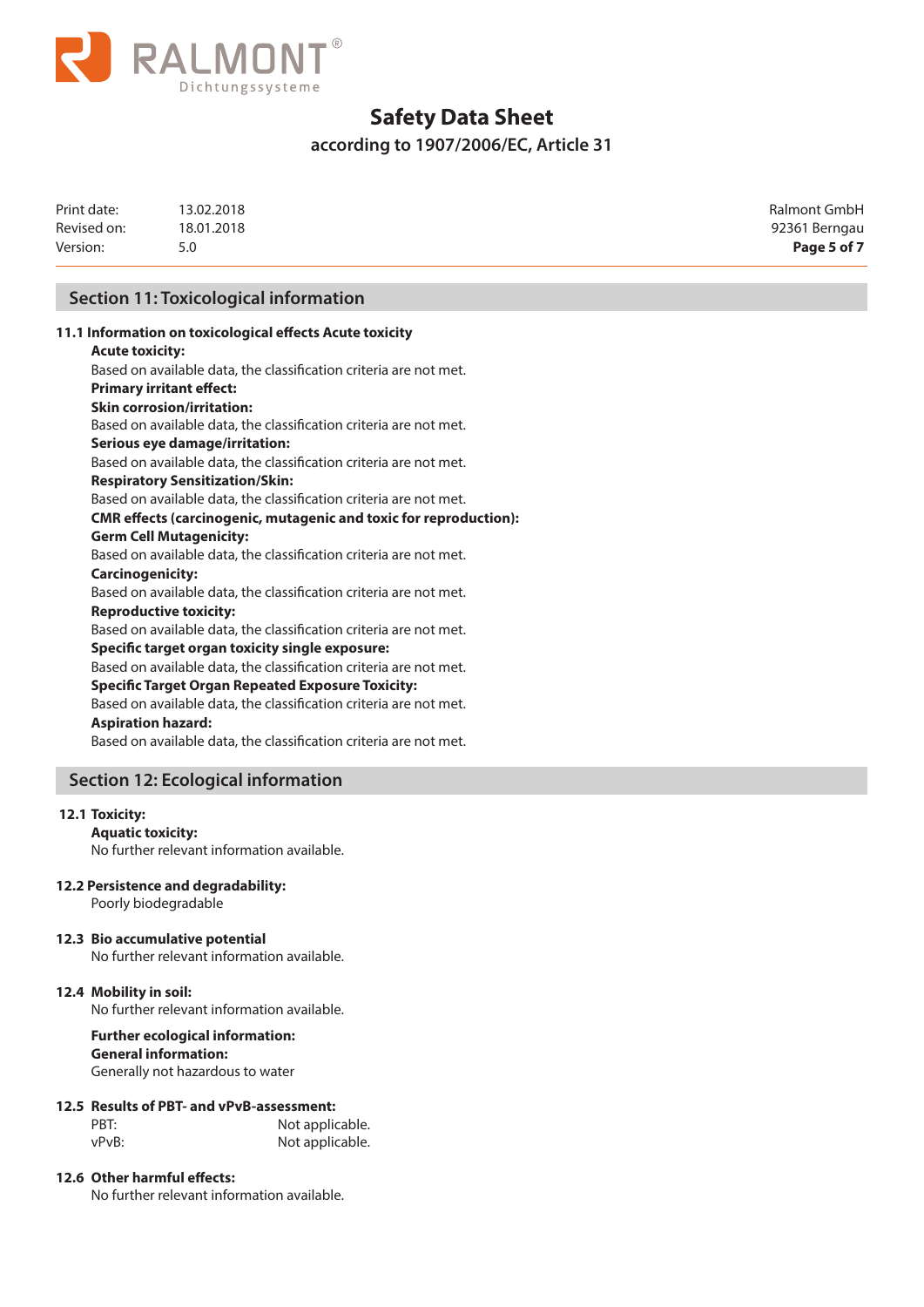

# **according to 1907/2006/EC, Article 31**

| Print date: | 13.02.2018 | Ralmont GmbH  |
|-------------|------------|---------------|
| Revised on: | 18.01.2018 | 92361 Berngau |
| Version:    |            | Page 6 of 7   |

Ralmont GmbH 92361 Berngau

# **Section 13: Disposal considerations**

### **13.1 Waste treatment methods: Recommendation:** Dispose of in accordance with official regulations. Smaller quantities can be disposed of together with household waste. **European Waste List** 2008/98/EC : n/a **Uncleaned packaging:** Recommendation: Disposal according to official regulations.

# **Section 14: Transport information**

| 14.1 UN NUMBER<br>ADR, ADN, IMDG, IATA                | Not applicable |
|-------------------------------------------------------|----------------|
| 14.2 Proper UN shipping name:<br>ADR, ADN, IMDG, IATA | Not applicable |

#### **14.3 Transport hazard class:** ADR, ADN, IMDG, IATA

**14.1 UN number:**

Klasse Not applicable

- **14.4 Packing group:** ADR, IMDG, IATA Not applicable
- **14.5 Environmental hazards:** Marine pollutant: No
- **14.6 Special precautionary measures for the user:** Not applicable.

#### **14.7 Transport in bulk according to Annex II of MARPOL73 / 78 and the IBC Code:**

Not applicable. UN "Model Regulation": Not applicable.

# **Section 15: Regulatory information**

#### **15.1 Safety, health and environmental regulations / legislation specific for the substance or the mixture:**

REGULATION (EC) No. 1272/2008 OF THE EUROPEAN PARLIAMENT AND OF THE COUNCIL of 16 December 2008 REGULATION (EC) No. 1907/2006 OF THE EUROPEAN PARLIAMENT AND OF THE COUNCIL of 18 December 2006 COMMISSION REGULATION (EC) 2015/830 of 28 May 2015. 2001/118/EC on a list of wastes 2008/98/EC on waste **National regulations: Additional classification according to GefStoffV Annex II:** No further relevant information available. **Employment Restriction Information:**  No further relevant information available. **Technical Instructions on Air Quality:** Class Proportion in %: Not required.